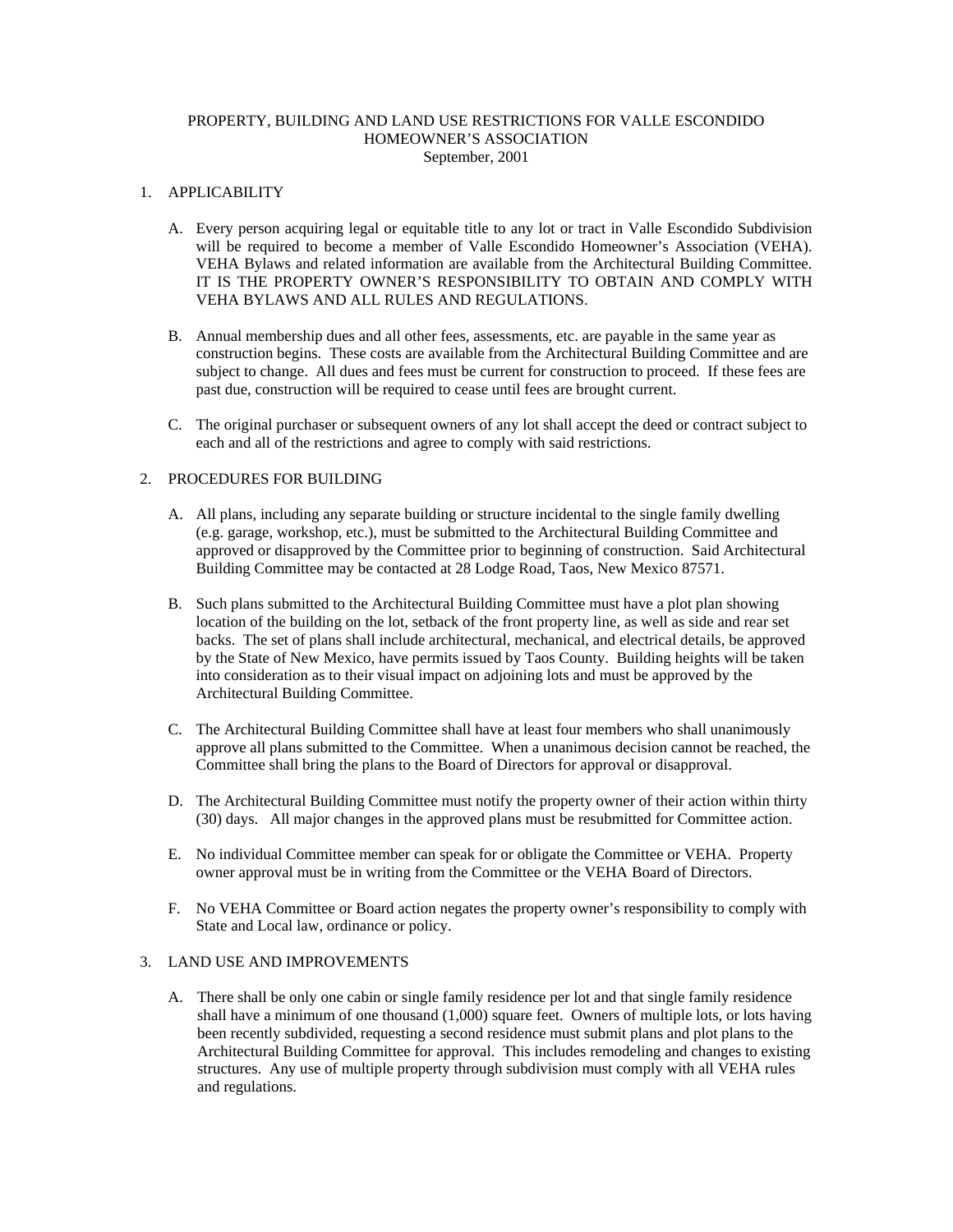### VEHA PROPERTY, BUILDING AND LAND USE RESTRICTIONS Page Two

- B. No structure is to be built closer that 25 (twenty-five) feet from the front property line, nor closer that 7 (seven) feet from the side and back property line.
- C. No cement block may be used in construction except for the purpose of foundations and fireplaces, and any block construction shall be veneered with wood siding, stone, or stucco. This shall be addressed after review of probable house setting, taking into consideration lot and grading requirements.
- D. All electrical and other wiring shall be underground from the electric meter to the house.
- E. It is the intent of these restrictions to create and preserve a rustic appearance in Valle Escondido Subdivision. All buildings must be constructed of logs, native rock, simulated log siding (no log slabs), stained rough lumber, wood shingles, or wood siding. Earth-tone colors are required and must be approved by the Committee.
- F. The VE Architectural Building Committee may approve all other types of manufactured homes, modular homes, and kit homes. The VEHA Architectural Committee and the Board of Directors reserves the absolute authority to approve or disapprove all housing and other construction, or modifications of the land or appearance thereof. This is to include, but not limited to method of manufacture. No housing generally considered as mobile or rollaway will be considered for approval.
- G. No roof shall be covered with a corrugated galvanized material; however, a manufactured colored metal material, consistent with Valle Escondido approved colors, may be used. It is the intent of this restriction to permit propanel type roofing materials meeting these color requirements as approved by the Committee.
- H. All chimneys shall be equipped with adequate spark arrestors.
- I. The exterior of a structure must be completed within a period of one year.
- J. No trailer homes or camping shall be permitted except during the period of construction, such period to be limited to one year. The lot/work site is to be kept safe and tidy.
- K. Outhouses are prohibited on any lot except a toilet intended to be used during the construction of a home. This unit must be EID approved, maintained and its use limited to one year.
- L. No property shall be used for any purpose other than owner-residence property. No condominiums, townhouses, duplexes, or apartments shall be constructed in Valle Escondido Subdivision.
- M. It is recommended that a Legal Survey by a licensed New Mexico surveyor be taken prior to beginning construction. Any and all costs related to the building or improvement of any lot resulting from the lack of a Legal Survey, or for any other cause, are the responsibility of the property owner.

## 4. GENERAL RESTRICTIONS

A. No domestic water well or other type well shall be drilled, constructed or utilized within the Subdivision as long as the member of Valle Escondido Homeowner's Association is connected to the Valle Escondido Water Association System. Any well drilled and in operation as of July 1, 1993 or any future well approved by the Board of Directors shall be exempt from this regulation.